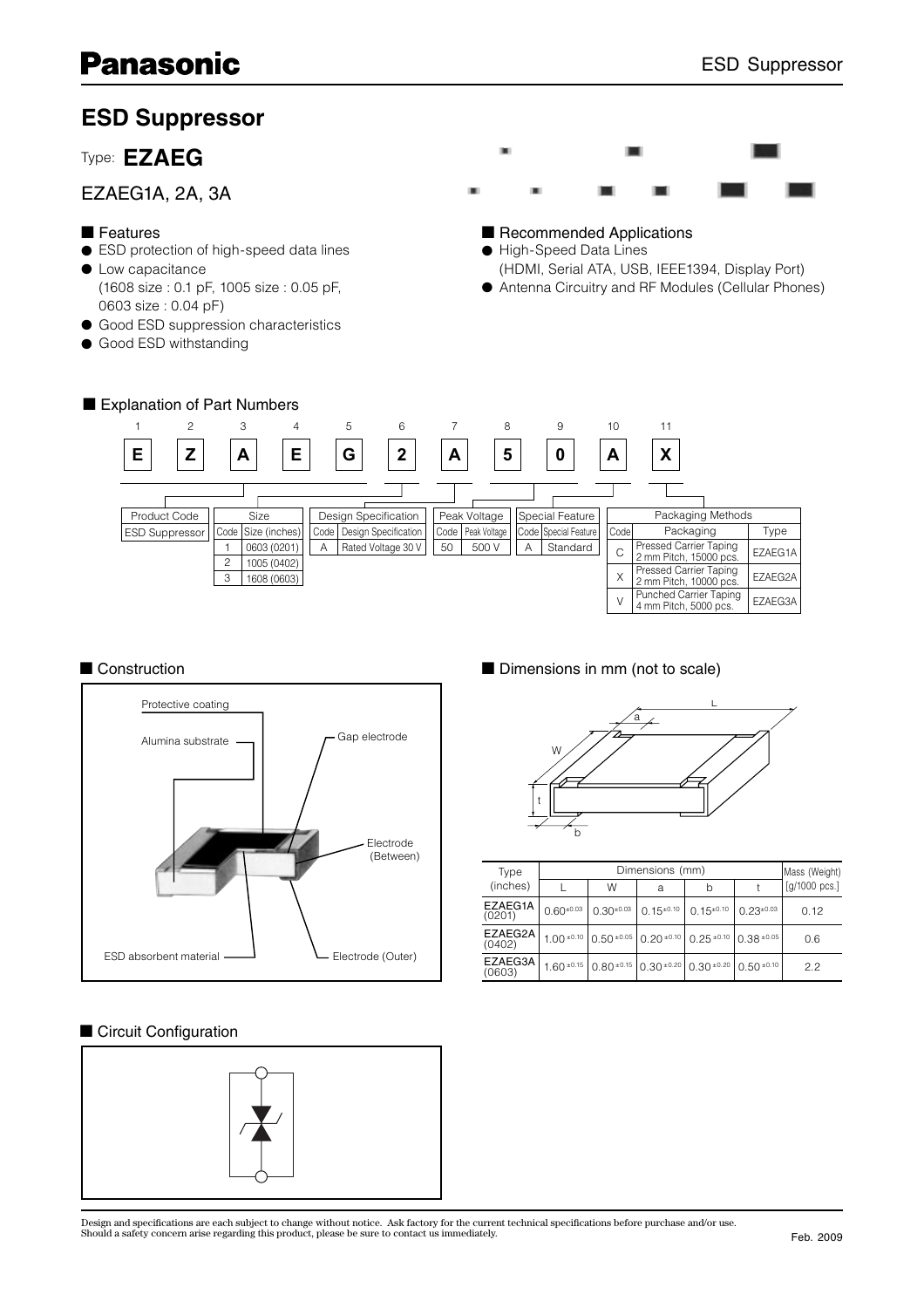#### ■ Ratings

| Type<br>(inches)      | Capacitance <sup>(1)</sup> | Peak Voltage <sup>(2)</sup> | Clamping<br>Voltage $^{(3)}$ | Rated Voltage | Category Temperature Range<br>(Operating Temperature Range) |
|-----------------------|----------------------------|-----------------------------|------------------------------|---------------|-------------------------------------------------------------|
| <b>EZAEG1A (0201)</b> | $0.04_{-0.03}^{+0.04}$ pF  |                             |                              |               |                                                             |
| <b>EZAEG2A (0402)</b> | $0.05_{-0.04}^{+0.05}$ pF  | 500 V max.<br>(350 V tvp.)  | 100 V max.                   | $30V$ max     | $-55$ to $+125$ °C                                          |
| <b>EZAEG3A (0603)</b> | $0.10^{+0.10}_{-0.08}$ pF  |                             |                              |               |                                                             |

(1) Capacitance = The capacitance value shall be measured under the conditions specified below.

Frequency : 1 MHz±10 %, Voltage : 1 Vrms±0.2 Vrms, Temperature : 25 °C±2 °C

(2) Peak Voltage = The peak voltage value shall be measured under the following conditions. ESD test conditions : IEC61000-4-2, 8 kV contact discharge (3) Clamping Voltage = The clamping voltage value shall be measured at 30 ns after initiation of pulse and measured under the conditions specified below. ESD test conditions : IEC61000-4-2, 8 kV contact discharge



#### ■ Frequency Characteristics <br>■ ESD Suppression Voltage Waveform



# ■ Typical Circuits Requiring Protection<br>● HDMI circuit





# Antenna ● Antenna circuit



#### ■ Packaging Methods (Taping)

#### ● Standard Quantity

| Tvpe    | Kind of Taping         | Pitch $(P_1)$ | Quantitv          |
|---------|------------------------|---------------|-------------------|
| EZAEG1A |                        |               | 15000 pcs./reel   |
| EZAEG2A | Pressed Carrier Taping | 2 mm          | 10000 $pcs./reel$ |
| EZAEG3A | Punched Carrier Taping | 4 mm          | 5000 pcs./reel    |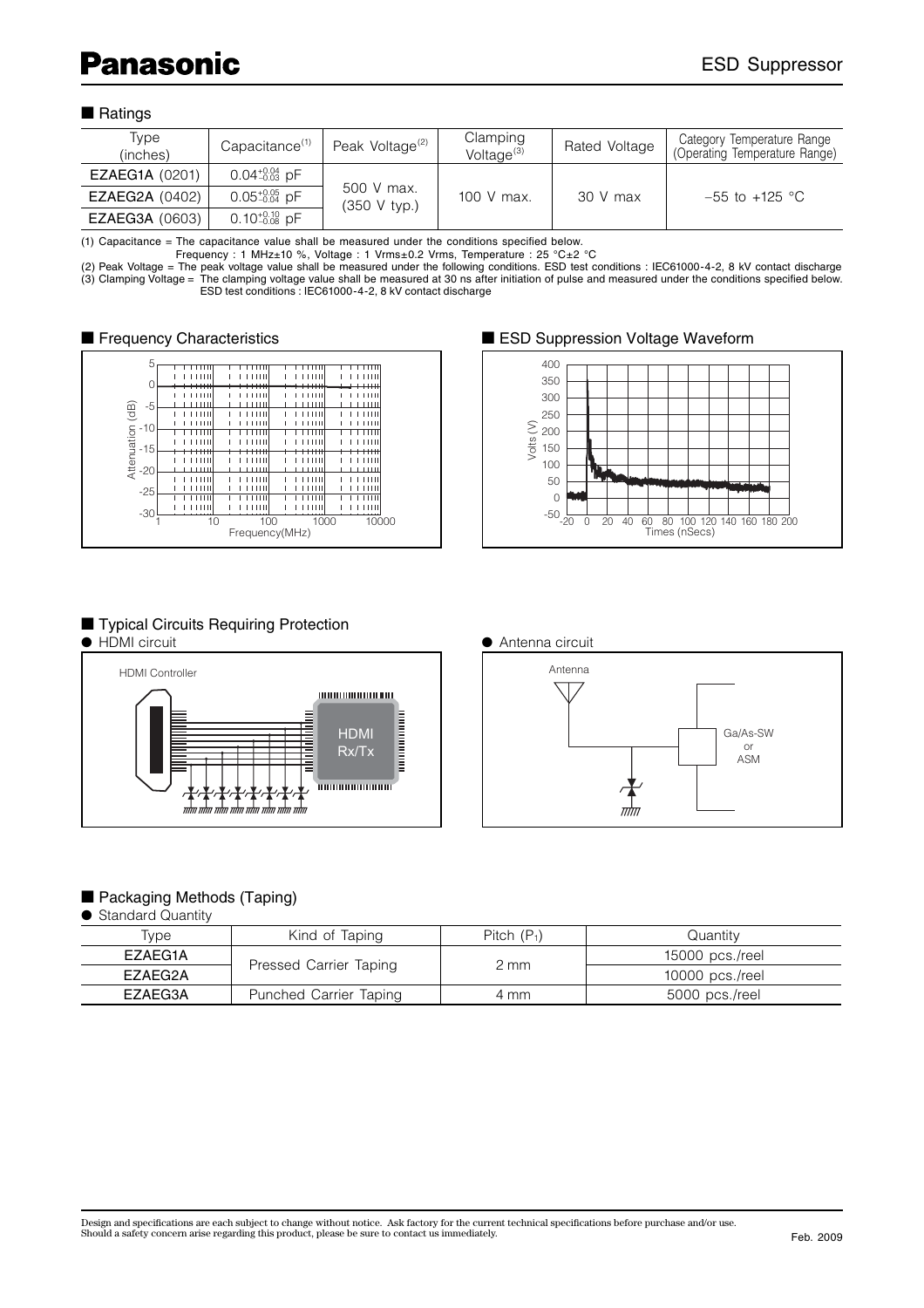# **Panasonic**

#### ● Carrier Taping

(Unit : mm)



● Taping Reel



|         |                                                                       |    |    |                 | (Unit : mm)    |
|---------|-----------------------------------------------------------------------|----|----|-----------------|----------------|
| Type    | øΑ                                                                    | øΒ | øС | W               |                |
| EZAEG1A |                                                                       |    |    |                 |                |
| EZAEG2A | $ 180.0^{+0.0}_{-3.0} $ 60 min.   13.0 <sup><math>\pm</math>1.0</sup> |    |    | $9.0^{\pm 1.0}$ | $11.4 \pm 1.0$ |
| EZAEG3A |                                                                       |    |    |                 |                |

#### ■ Recommended Land Pattern

In case of flow soldering, the land width must be smaller than the ESD Suppressor width to properly control the solder amount properly. Generally, the land width should be 0.7 to 0.8 times (W) of the width of ESD Suppressor. In case of reflow soldering, solder amount can be adjusted, therefore the land width should be set to 1.0 to 1.3 times ESD Suppressor width (W).

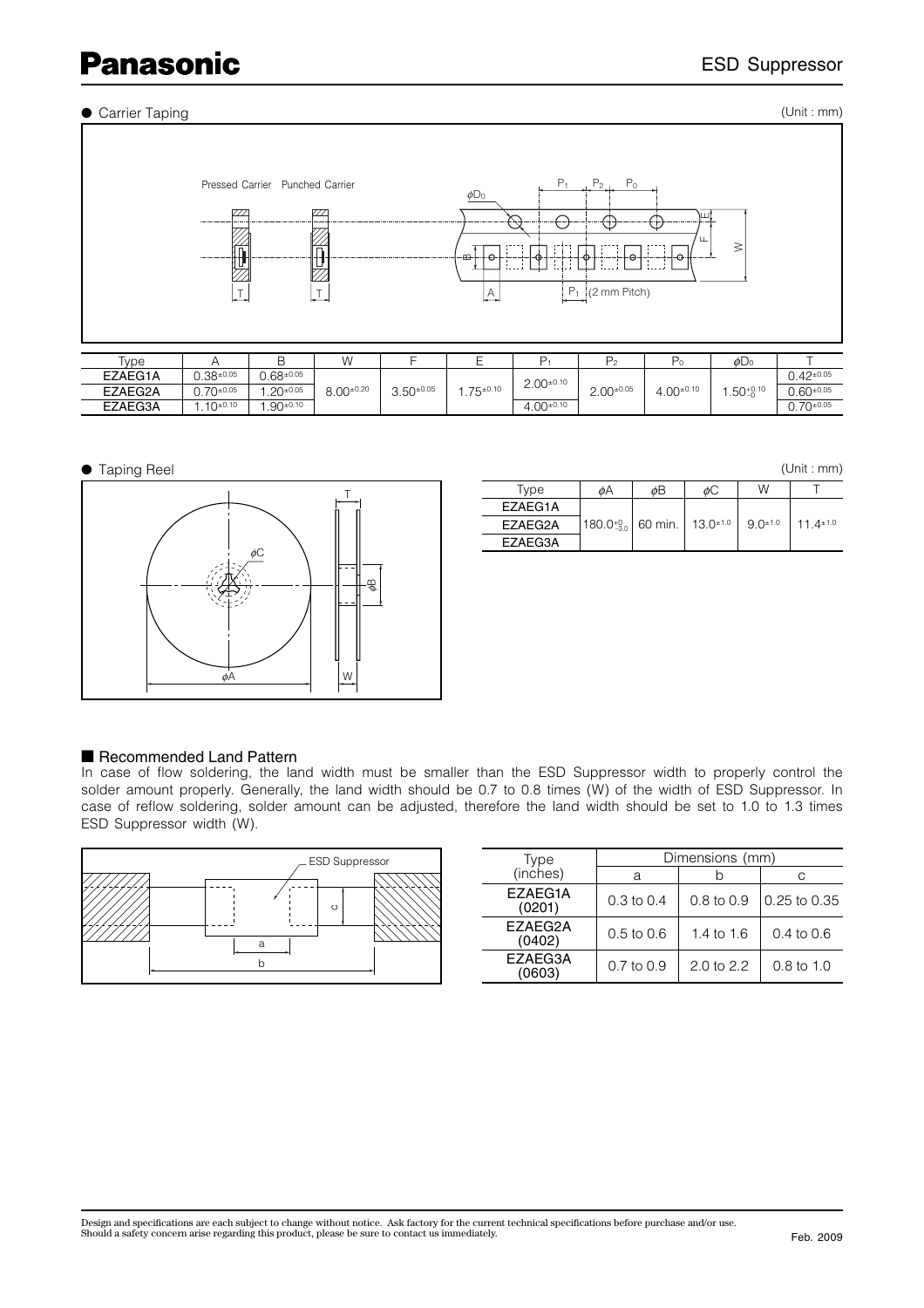#### ■ Recommended Soldering Conditions

Recommendations and precautions are described below.

- Recommended soldering conditions for reflow
- · Reflow soldering shall be performed a maximum of two times.
- · Please contact us for additional information when used in conditions other than those specified.
- · Please measure the temperature of the terminals and study every kind of solder and printed circuit board for solderability before actual use.



|              | Temperature                                 | Time                                              |
|--------------|---------------------------------------------|---------------------------------------------------|
| Preheating   | 140 °C to 160 °C                            | 60 s to 120 s                                     |
| Main heating | Above $200 °C$                              | $30 \mathrm{s}$ to $40 \mathrm{s}$                |
| Peak         | $235 \pm 5$ °C                              | max. 10 s                                         |
|              |                                             |                                                   |
|              | For lead-free soldering (Example: Sn/Ag/Cu) |                                                   |
|              | Temperature                                 | Time                                              |
| Preheating   | 150 °C to 180 °C                            |                                                   |
| Main heating | Above $230 °C$                              | 60 s to 120 s<br>$30 \text{ s}$ to $40 \text{ s}$ |

### A Safety Precautions

The following are precautions for individual products. Please also refer to the precautions common to EMI Filters, ESD Suppressors, Fuses, and MR Sensors shown on page EL113 of this catalog.

- 1. If a large electric surge (especially, one which is larger than an ESD) is expected to be applied, be sure to test and confirm proper ESD Suppressor (hereafter called the suppressors) functionality when mounted on your board. When the applied load is more than the allowable rated power under normal load conditions, it may impair performance and/or the reliability of the suppressors. Never exceed the rated power. If the product will be used under these special conditions, be sure to contact a Panasonic representative first.
- 2. Do not use halogen-based or other high-activity flux. Otherwise, the residue may impair the suppressors' performance and/or reliability.
- 3. When soldering with a soldering iron, never touch the suppressors' bodies with the tip of the soldering iron. When using a soldering iron with a high temperature tip, finish soldering as quickly as possible (within three seconds at 350 °C max.).
- 4. Avoid excessive bending of printed circuit boards in order to protect the suppressors from abnormal stress.
- 5. Do not immerse the suppressors in solvent for a long time. Before using solvent, carefully check the effects of immersion.